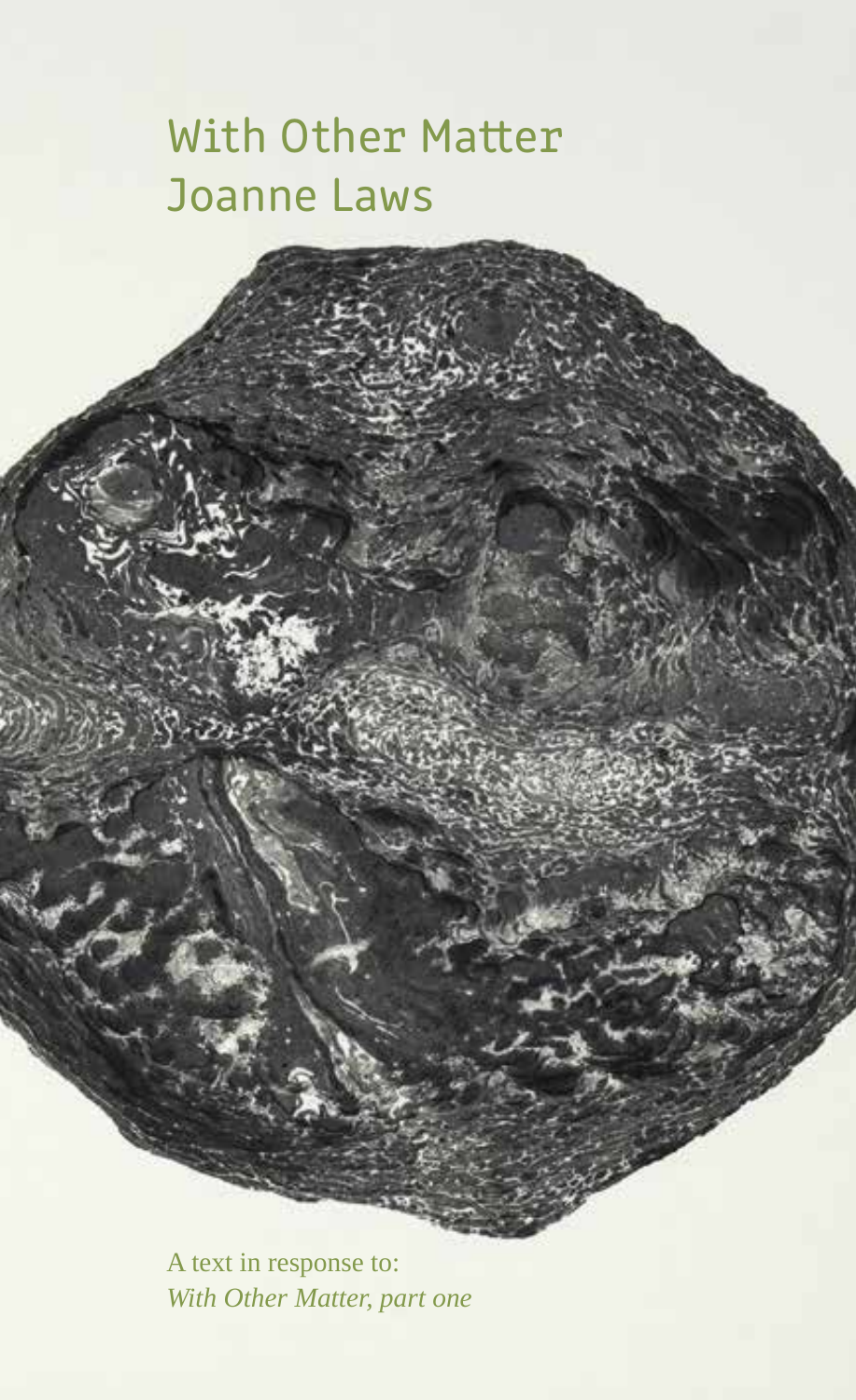Robert Dunne, *Composite*, plaster, wood, paint, steel, 90 x 270 x 120

**TELESCOP**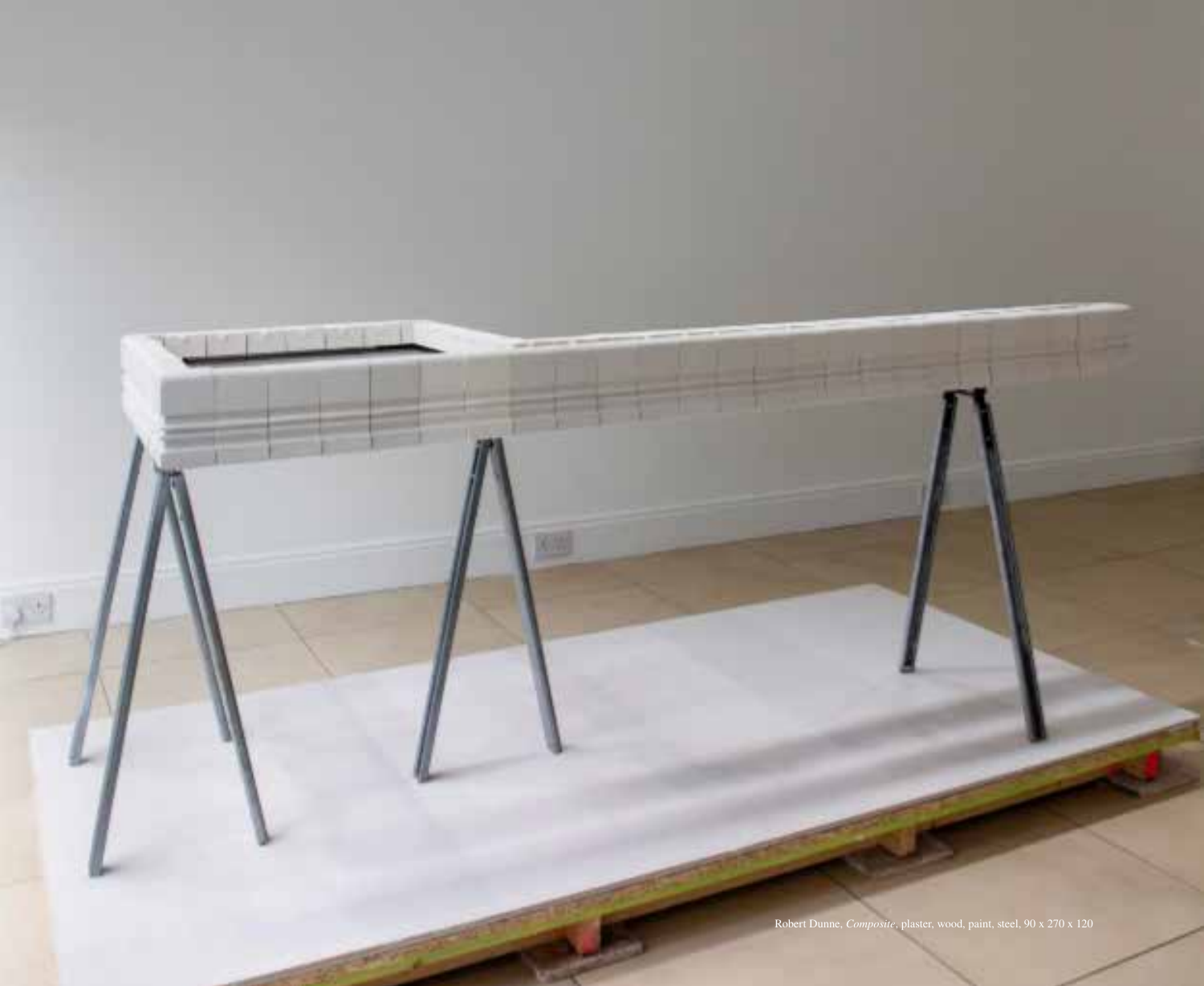# With Other Matter Joanne Laws

A text in response to: *With Other Matter, part one:* Dorota Borowa, Martina Coyle, Robert Dunne, Betty Gannon, Kathryn Kelly, Catherine Kelly Desmond, Dave Madigan, Darran McGlynn, Ida Mitrani, Nollaig Molloy, Noel Molloy, Ciara Roche, Celine Sheridan, Sinead Smyth

Roscommon Arts Centre 29th January - 12th March, 2022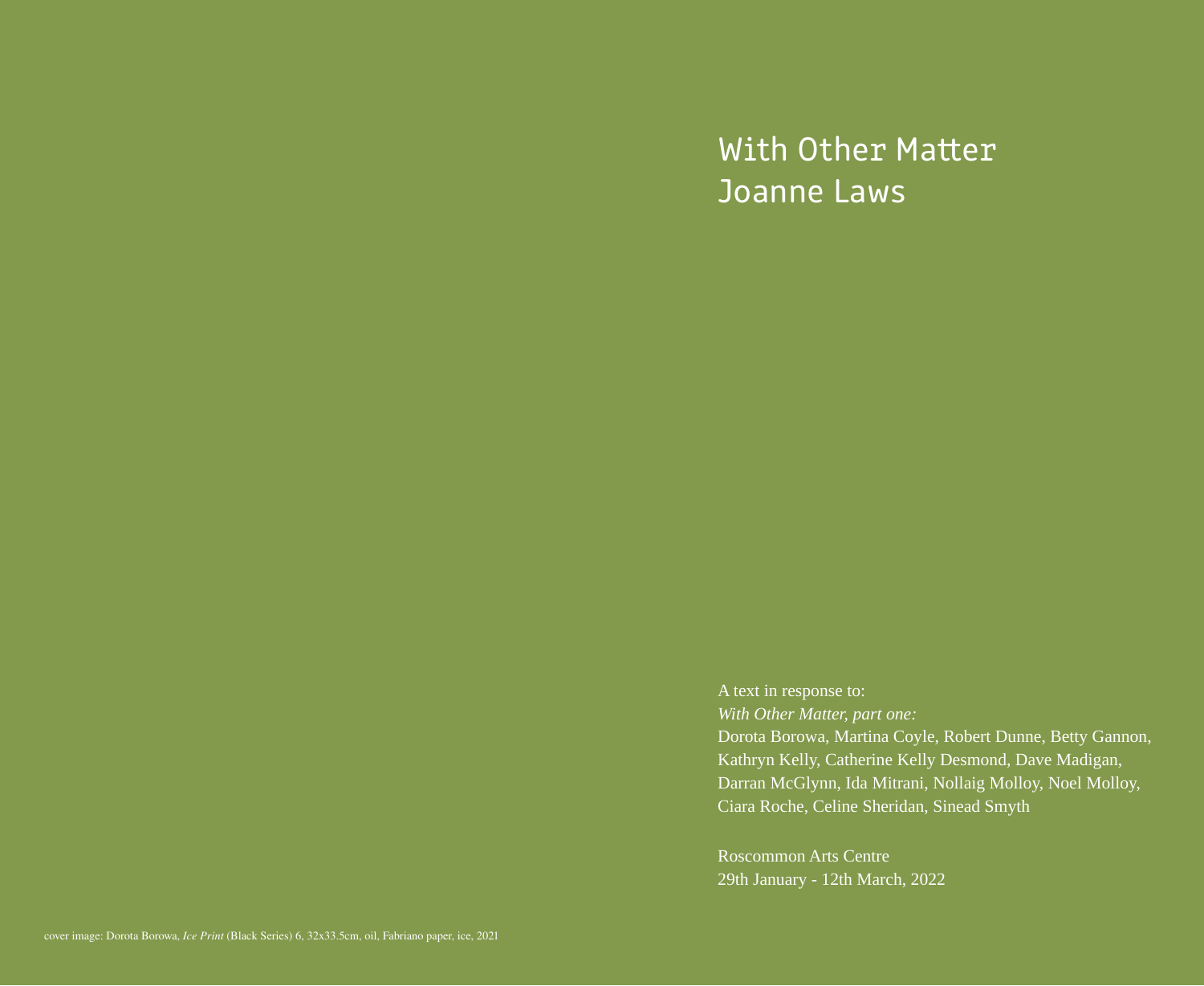### With Other Matter Joanne Laws



*The gardener digs in another time, without past or future, beginning or end. A time that does not cleave the day with rush hours, lunch breaks, the last bus home. As you walk in the garden, you pass into this time – the moment of entering can never be remembered. Around you the landscape lies transfigured. Here is the Amen beyond the prayer.<sup>1</sup>*

In his 1992 memoir, *Modern Nature*, Derek Jarman chronicled the creative challenges of establishing a garden in the inhospitable coastal environment of Dungeness in Kent, overlooked by a nuclear power station. Gardening seemed to anchor Jarman in the latter years of a largely nomadic life, while helping him to process his HIV diagnosis and the loss of so many friends during the AIDS epidemic. His poignant observation that "the gardener digs in another time" draws a distinction between the different temporalities of man and nature.

Against the backdrop of Covid-19, nature and green spaces became therapeutic outlets. The early weeks of the global pandemic were the stuff of dystopian fiction. International news reports showed apocalyptic scenes of mass graves and Hazmat suits. Cities became the sites of mounting contagion. Time was punctuated with daily death tolls and periodic updates from government officials, who addressed the nation with the solemnity of wartime. Human life as we knew it seemed to grind to a halt; and yet, still the flowers continued to bloom.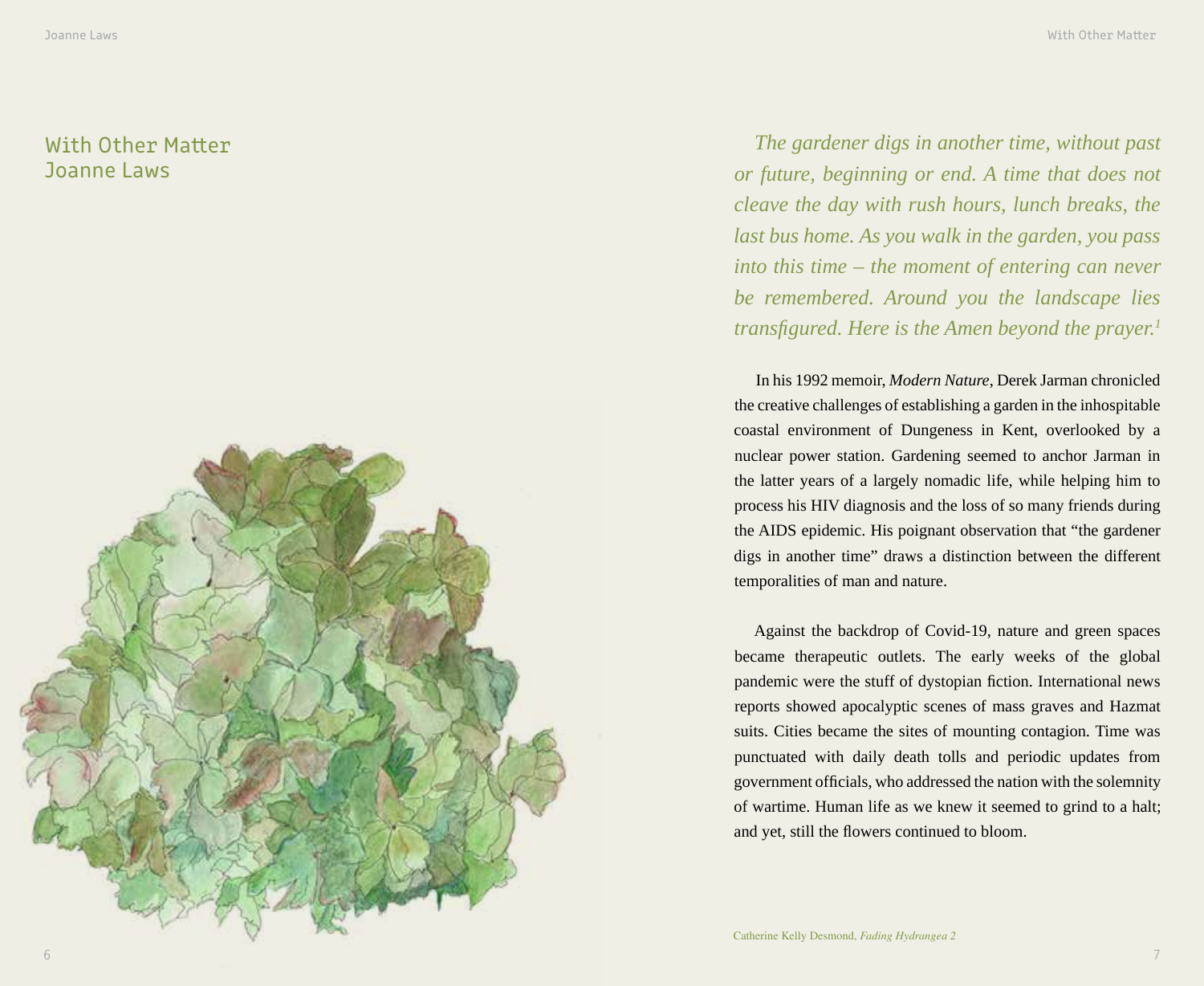

Amid travel restrictions, shuttered businesses, deserted streets, virtually no traffic, and noticeable reductions in pollution levels, mammals, insects, birds, and other wildlife seemed to reclaim urban habitats. As our ears attuned to the morning amphitheatre of birdsong, we began to learn of the importance of 'rewilding' as an intervention to restore ecosystems and slow down climate change. I remember thinking that perhaps it's not the landscape that needs to be rewilded, but us humans. Local authorities stopped cutting verges and began planting wildflowers instead. We vowed to postpone the mowing of lawns in early summer: *Excuse the weeds, we are feeding the bees*.

'With Other Matter' opened in late January 2022 at Roscommon Arts Centre (RAC), the same week that most Covid-19 restrictions were officially ceased by the Irish government, tentatively ushering an end to the pandemic. This group exhibition brings together selected artists who set about documenting and recording the infinite strangeness of lockdown – its spatial limitations, sparseness, and lack of human contact, as well as the mundane rhythms of life, confined to one's immediate vicinity. Collectively the presented artworks examine the materials in our environment that fold into our bodies and affect us in subtle or obvious ways. The exhibition title resonates with American political theorist, Jane Bennett's concept of 'vibrant matter', which considers the agency and 'thing-power' of inanimate objects and non-human forces.

Dave Madigan, *Souls*, oil on canvas, 80 x 120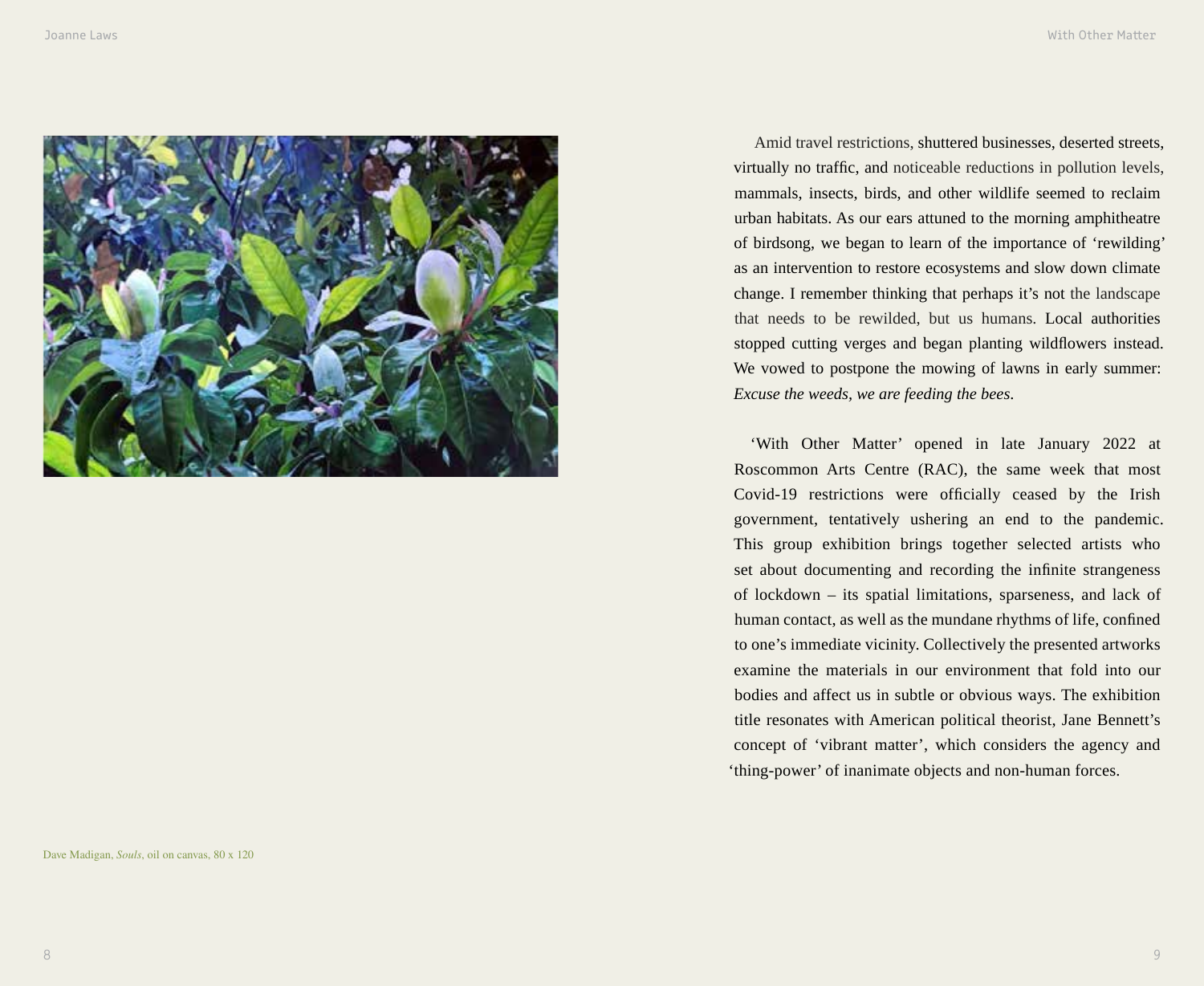

Ciara Roche, *Hooker's Green Interior 2*

*I caught a glimpse of an energetic vitality inside each of these things, things that I generally conceived as inert. In this assemblage, objects appeared as things, that is as vivid entities not entirely reducible to the contexts in which (human) subjects set them, never entirely exhausted by their semiotics*. 2

The prolonged closure of studio spaces during lockdown meant that many artists had to dramatically alter their processes to suit the confines of working from home. Indeed, a defining feature of the pandemic was the merging of professional and domestic lives, as the interiors of people's homes were revealed to us in unprecedented ways. The exhibited artworks closely examine the familiar textures of the domestic realm, as if magnifying seemingly banal microdetails, like architraves and other architectural fixtures, that go unnoticed in ordinary life. Across the assembled works, we observe the quality of light, as it spills through blinds at dusk or sunrise, casting shadows across empty rooms. Also documented are textures of the natural world – from plant life, moss and foliage, to encroaching weeds and blossoms. The ubiquitous appearance of flowers – whether fresh, wilting, or fake – seems to act as *Memento Mori*, marking the tragic proximity of death throughout this period. There are further simulations of nature through the use of Astroturf as a sculptural material, while other artworks trace a slow and durational exposure to the elements.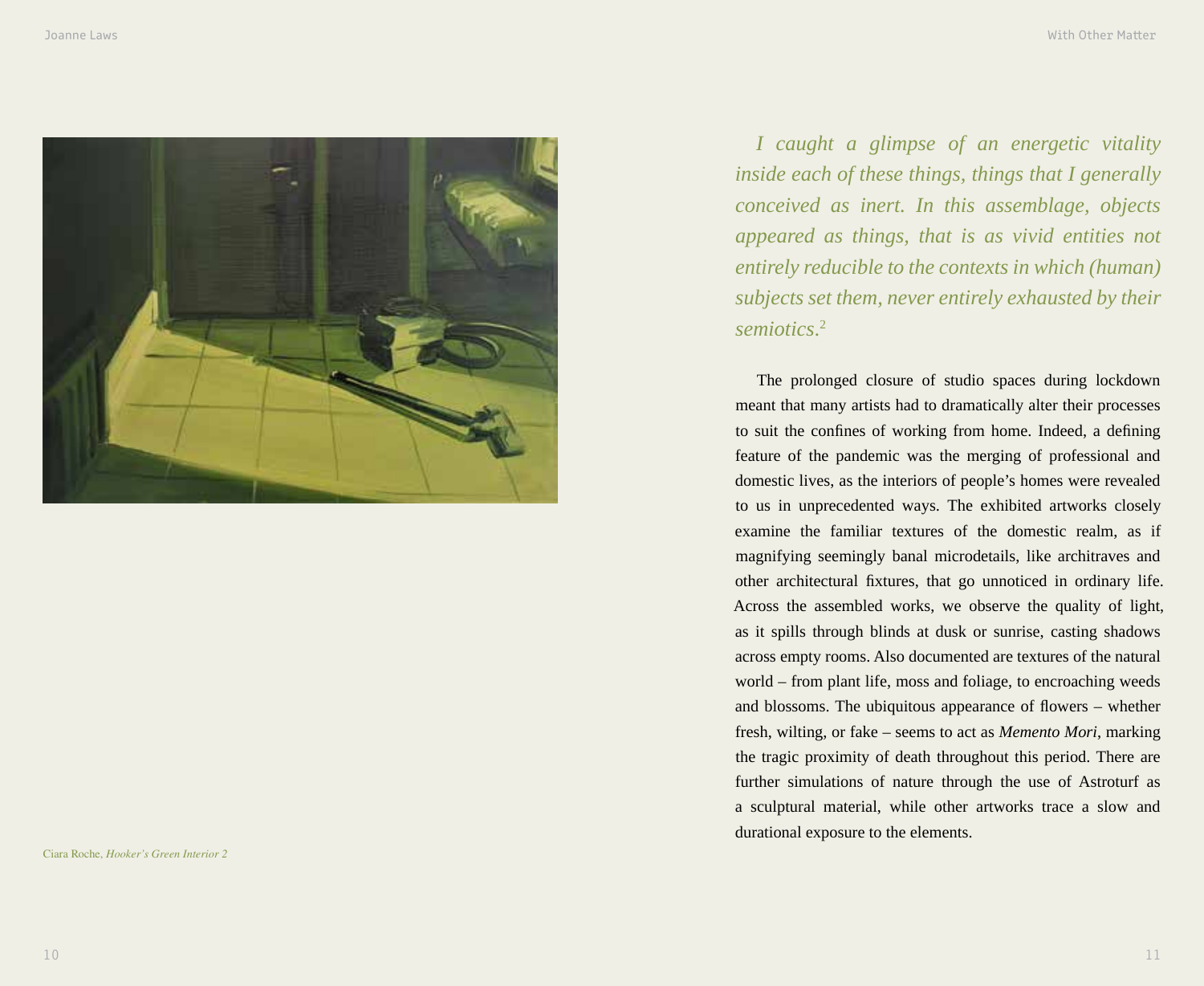

As the 'charmed suspension' of the first lockdown gave way to a merging of the biological and the political, it became clear that global pandemics are a permanent facet of burgeoning climate catastrophe, caused by unsustainable human relations with nature, such as intensive farming practices and habitat destruction. 'With Other Matter' provides an opportune moment to reflect on the last two years, while emphasising the role of the arts, not only in soothing existential vulnerabilities and healing that trauma, but in making visible the enormity of this period in modern human history.

Joanne Laws is an art writer and editor based in County Roscommon

Kathryn Kelly, *Untitled 3* (Everything and Nothing series), 45x30cm, 2021

#### (Endnotes)

1 Derek Jarman, Modern Nature (London: Vintage, 1992) p30.

2 Jane Bennett, Vibrant Matter: A Political Ecology of Things (Durham & London: Duke University Press, 2010) p5.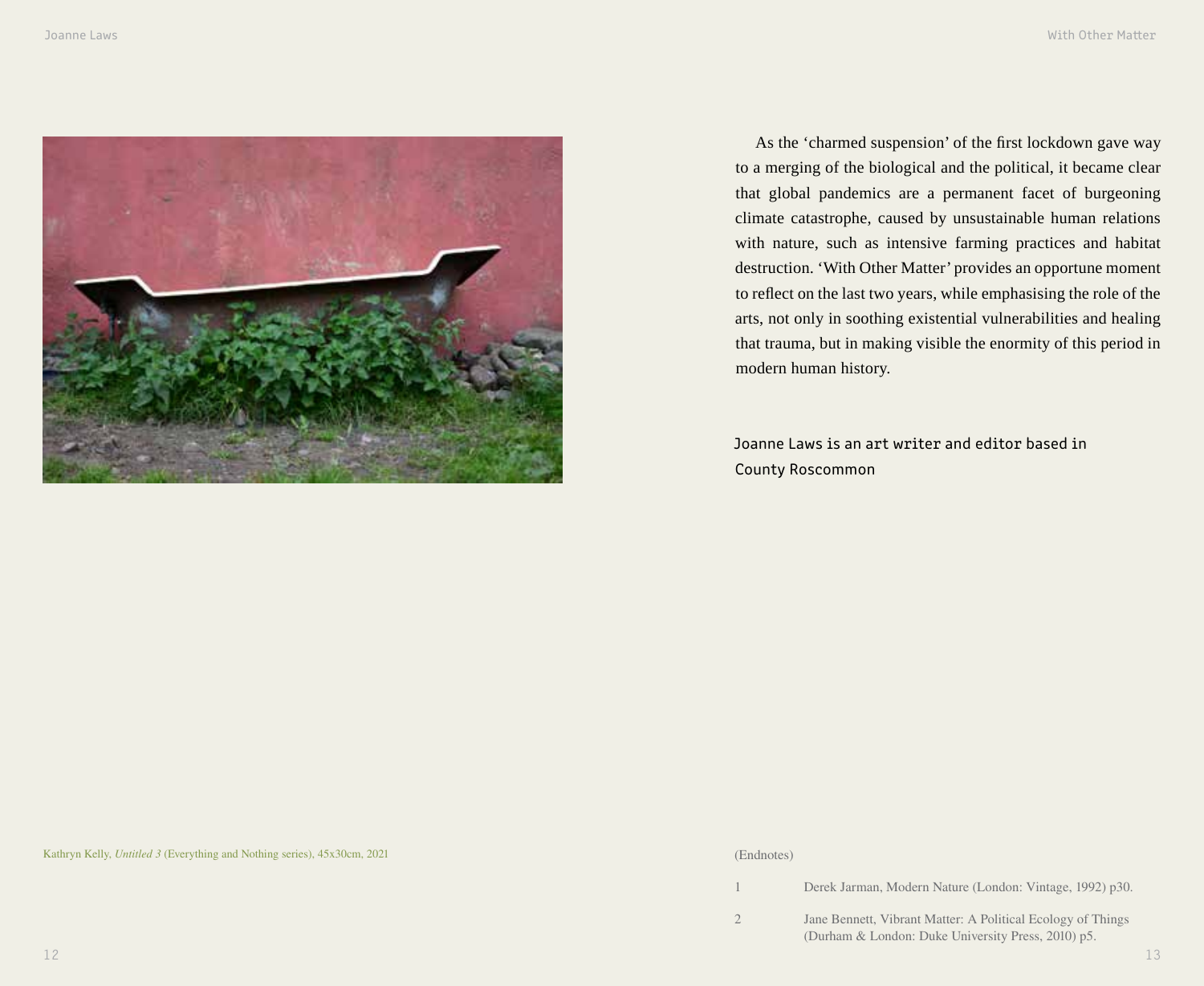## About Roscommon Arts Centre's Visual Art Writer In Residence

Visual Art Writer's Sue Rainsford and Joanne Laws are the Roscommon Arts Centre's Visual Art Writer's in Residence for 2021/22. During this time, Joanne & Sue are invited to write critical texts on selected exhibitions and projects happening across the county. The intention of this residency is to allow writers to experiment with their writing style and explore new ways of disseminating their work. Their writings will be available at Roscommon Arts Centre and online as they are published.

Joanne Laws is a visual art writer, editor and researcher based in county Roscommon. She is Editor of The Visual Artists' News Sheet, where she commissions and develops new writing for an Irish arts readership. Joanne is a member of the International Association of Art Critics (AICA) and a regular contributor to international arts publications including Art Monthly, Art Review and Frieze. Joanne was Assistant Editor of the monograph Derek Jarman: Protest!, published in 2020 by IMMA and Thames & Hudson. Among other professional commitments, Joanne currently serves on the board of directors of Leitrim Sculpture Centre and is programme extern for the Fine Art Department at Sligo Institute of Technology.

## ROSCOMMON **ARTS CENTRE**







An Roinn Turasóireachta, Cultúir, Ealaíon, Gaeltachta, Spóirt agus Meán Department of Tourism, Culture, Arts, Gaeltacht, Sport and Media